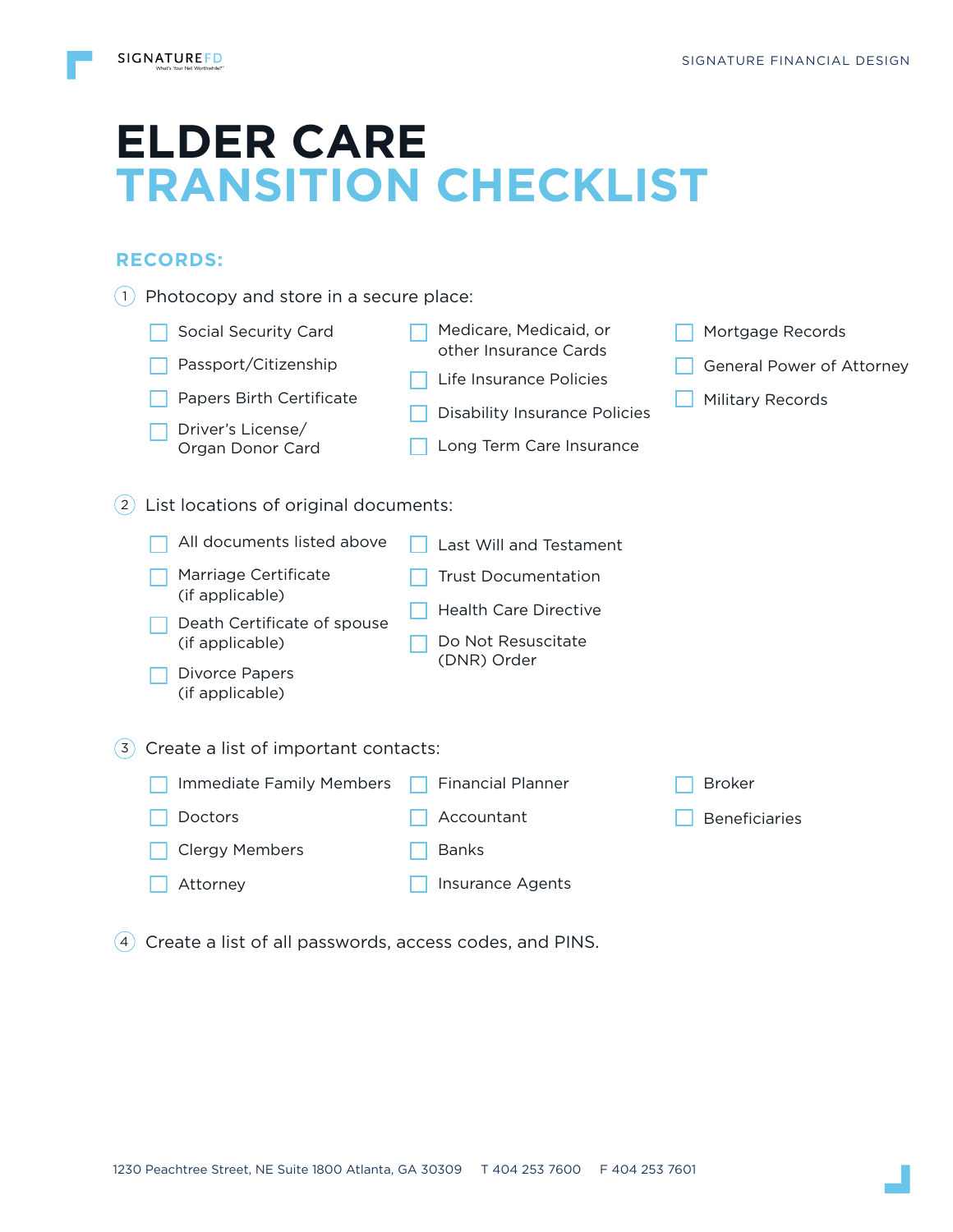### **FINANCES:**

- 1) Gather information on the following:
	- All bank account information. *Credit cards, debit cards, savings, and checking accounts.*
	- Social Security Information.
	- Sources of Income. *Deferred compensation, pension plans, 401(k), 403(b), IRA, etc.*
	- Investment Accounts.
	- Any outstanding loans. *Student loans, credit card, mortgages, auto, personal, etc..*
	- *the past 3-5 years.*
	- All Residences. *Addresses and mortgages.*
- All automobiles. *Include make, model, tag, title, loans, insurance companies, etc.* Valuables and personal assets. *Art, jewelry, furs, etc.* Recreational vehicles. Appraisals of personal property.
- Any rental agreements or business contracts.
- Any insurance policies. *Include provider, type, coverage, etc.*
- Charitable gifts and donations. Federal and state tax returns. *Include*
- Designate a Financial Custodian: *Family, friend, financial advisor.* 2
- 3) Simplify finances:
	- Limit Number of Accounts. *Target: One checking, saving, IRA, ROTH, and taxable account.*
	- Automate bill payments.
	- Hire Financial Planner.

#### Other general tasks: 4

- Verify asset allocation. *With financial planner and financial custodian.*
- Construct a budget. *Include home maintenance costs, health care costs, and loans.*
- Determine financial review frequency. *Financial custodian monitoring finances.*
- Determine financial turnover period. *When the financial custodian will take control of finances.*
- Collect combinations and key locations for safes and safety deposit boxes.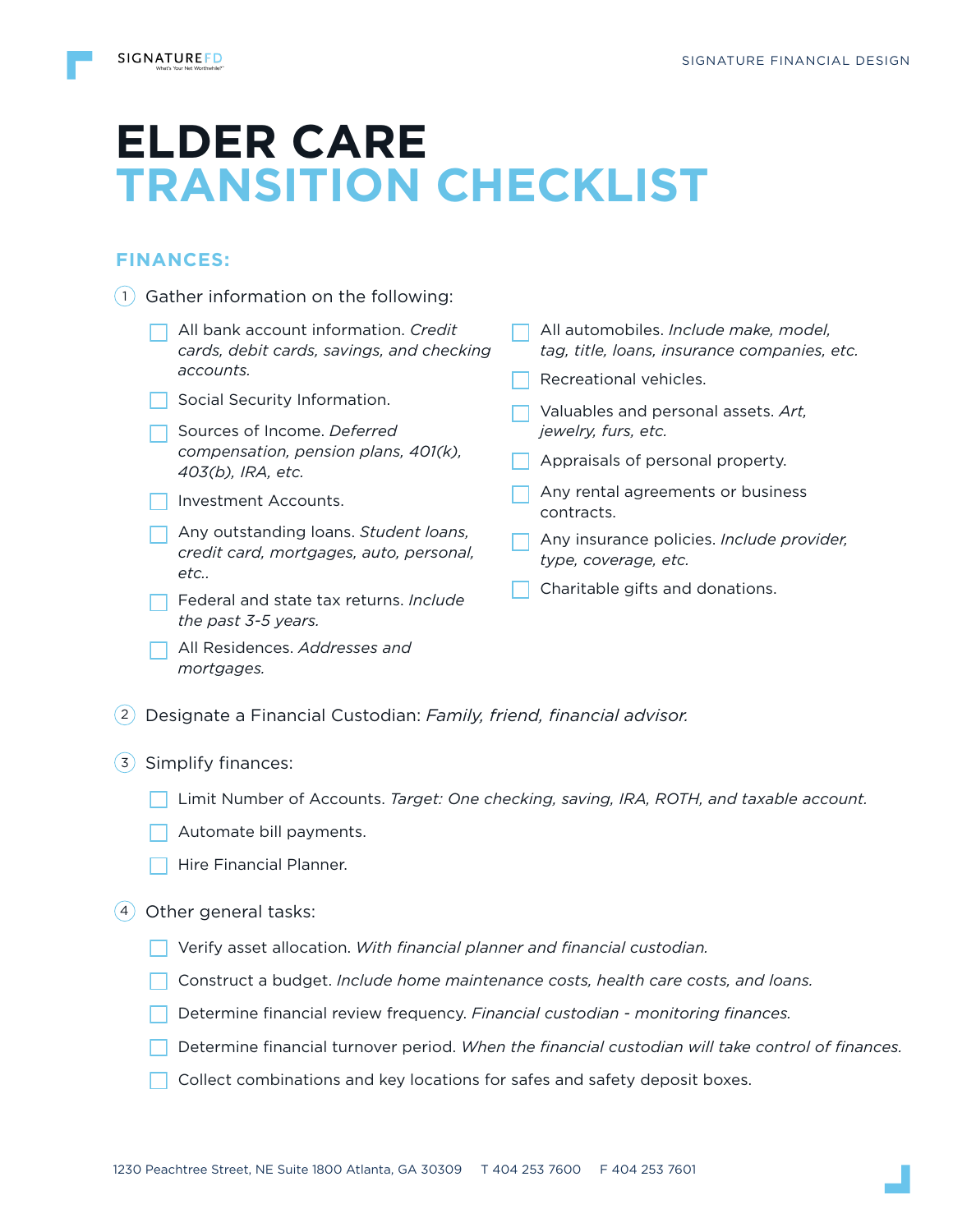### **HEALTH CARE:**

- $1)$  List the following:
	- Current health issues. *Allergies, diseases, pre-existing conditions, tests, procedures.*
	- $\blacksquare$  Hereditary health issues in past family members.
	- Current prescriptions and drugs. *Costs, dosages, and pharmacy information.*
	- Current hospitals, practices, and doctors. *Primary, specialists, dentists, therapists, psychiatrists.finances.*

#### **ESTATE PLANNING:**

- 1) Tasks to complete:
	- Review current documents. *Will, trusts, health care directive, power of attorney.*
	- Establish needed documents.
	- Discuss roles with executors, trustees, and beneficiaries.
- Share passwords, access codes, and PINS with designated parties.
- Determine asset distribution.
- Establish funeral and burial/cremation instructions.

#### **HOME MAINTENANCE:**

- 1) Tasks to complete:
	- $\Box$  Make copies of house keys for designated parties.
	- **List information on home repairs,** housekeeping, lawn care, etc.
	- Gather information on garbage pickup.
- Designate pet care takers.
- **Discuss installing disability accessible** features. *Address bathrooms, stairs, etc.*